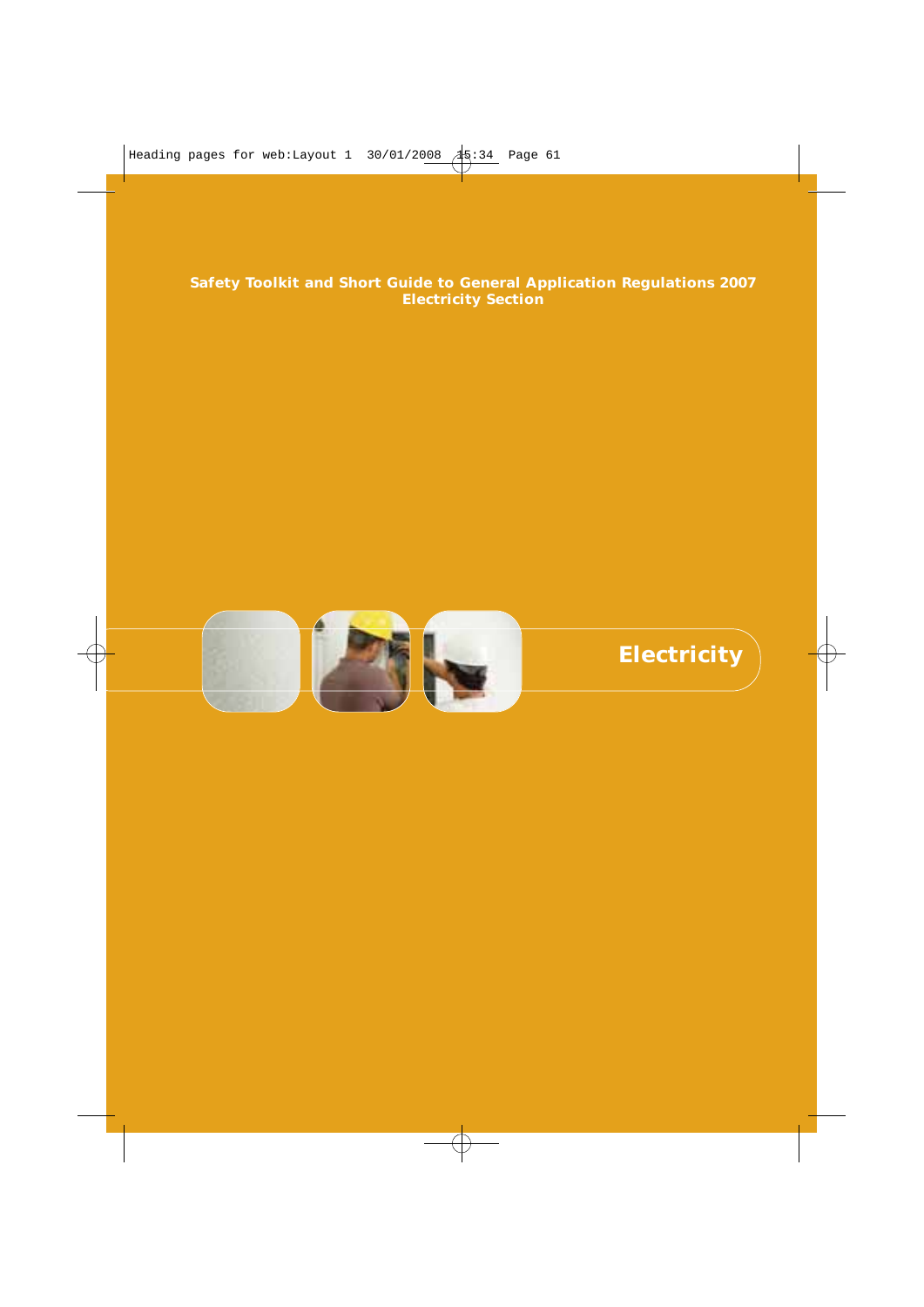Safety Toolkit and Short Guide to General Application Regulations 2007



### **Safety Toolkit**

The objective of the Toolkit is to provide guidance on the prevention of accidents or ill health at work and to provide a practical tool towards a safer workplace. It covers requirements of the Safety, Health and Welfare at Work (General Application) Regulations, 2007 as amended and is aimed specifically at small and micro businesses. It is not intended as a legal interpretation of the legislation. Legal advice should be sought where required.

Checklists provided are non-exhaustive and in no particular order

### **How do I use the Toolkit?**

The Toolkit is intended to assist you to monitor and improve standards of safety, health and welfare. It will assist you towards complying with the law.

- 1. Use the checklists to monitor how you're doing.
- 2. Make any required improvements.
- 3. If necessary, investigate further to find out what you need to do and set a timescale for achieving it.
- 4. Use the Action Date column to show when action taken.

Checklists provided are non-exhaustive and in no particular order.

At the end of each point in the check list reference is made to the corresponding part of the Regulations, for example (r51) indicates Regulation 51.

### **Where can I get further advice?**

The Health and Safety Authority's website www.hsa.ie contains a large amount of additional information. Most of the information on the website can be accessed free-of-charge. The website has detailed guides on each section of these Regulations. Each guide contains advice on where to find further information.

The Health and Safety Authority's Workplace Contact Unit (WCU) is a helpdesk resource for employers, employees and the public. You can contact the WCU through

- $\triangle$  Locall: 1890 289 389 (Monday to Friday, 9am to 5pm)
- ▲ Fax: 01 614 7125
- ▲ Email: wcu@hsa.ie
- ▲ Write to: Workplace Contact Unit, Health and Safety Authority, Metropolitan Building, James Joyce Street, Dublin 1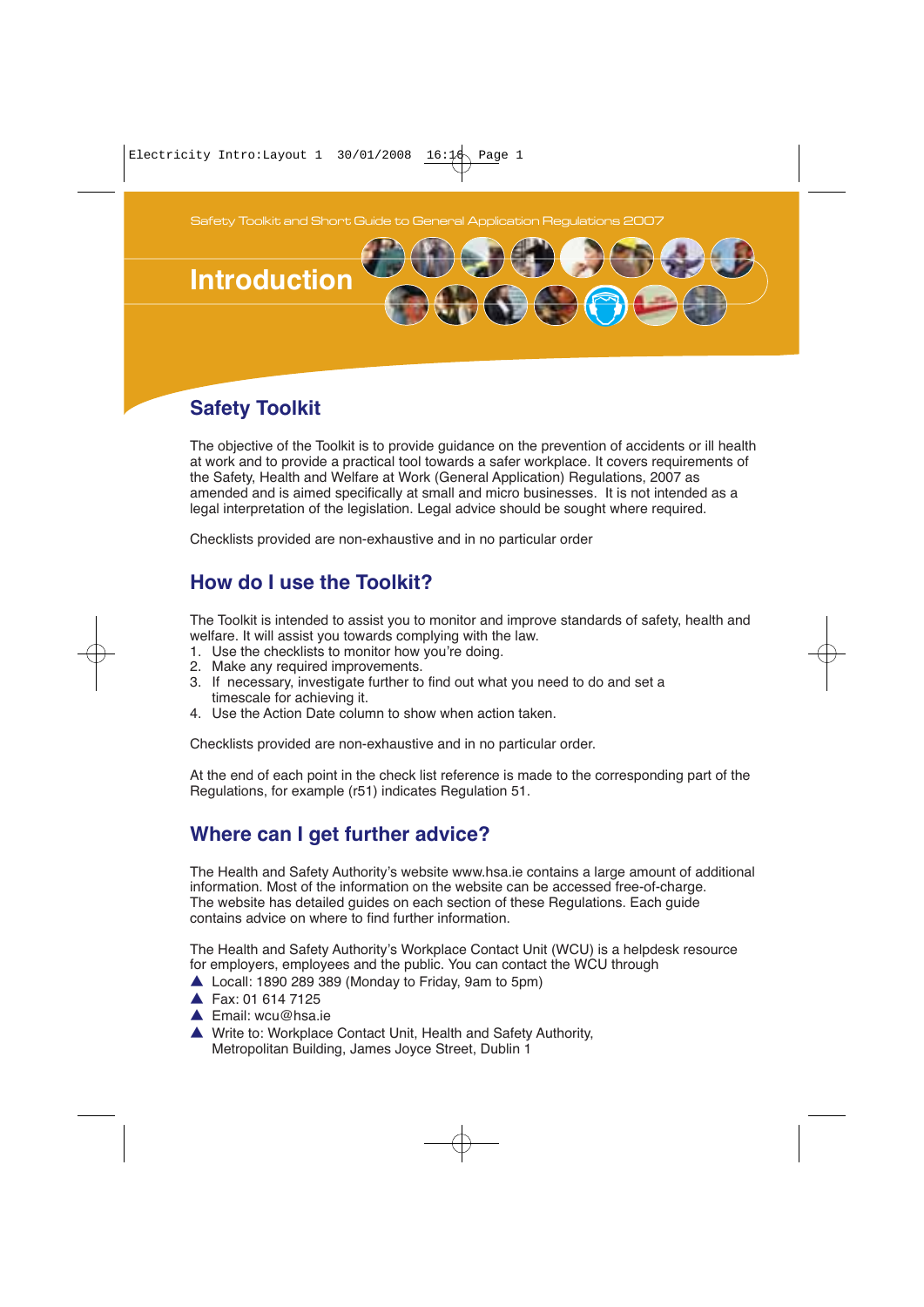

## **Electricity**

In general the higher the supply voltage the higher the risk. However, electricity at all voltages, if not managed in a safe way, can present significant hazards.

Electrical hazards include:

- ▲ electrical shock
- $\triangle$  burns sustained at the point of contact, or due to arcing
- $\blacktriangle$  fires caused by overheating or ignition of explosive atmospheres
- $\triangle$  injuries due to muscle spasm causing for example a fall from a ladder

### **What does this section deal with?**

This section deals with safe use of electrical equipment and installations and work on or near electrical equipment. It also imposes duties on persons who design, install, maintain, use or are in control of electrical networks.

### **Does this section apply to all electrical equipment?**

This section **does not apply** to

- ▲ any electrical equipment or installation exclusively for electrical testing or research
- $\blacktriangle$  medical electrical equipment
- $\blacktriangle$  issues associated with radiation from electric sources or interference effects

### **Some Important Points**

- $\blacktriangle$  Do not work with electricity unless you are qualified and have sufficient practical experience in the work
- ▲ Ensure electrical equipment is properly installed and kept in good condition
- ▲ Connections such as plugs and at portable equipment should be checked and maintained
- ▲ Ensure equipment is tested as needed by a competent person and any necessary work safely completed by a competent person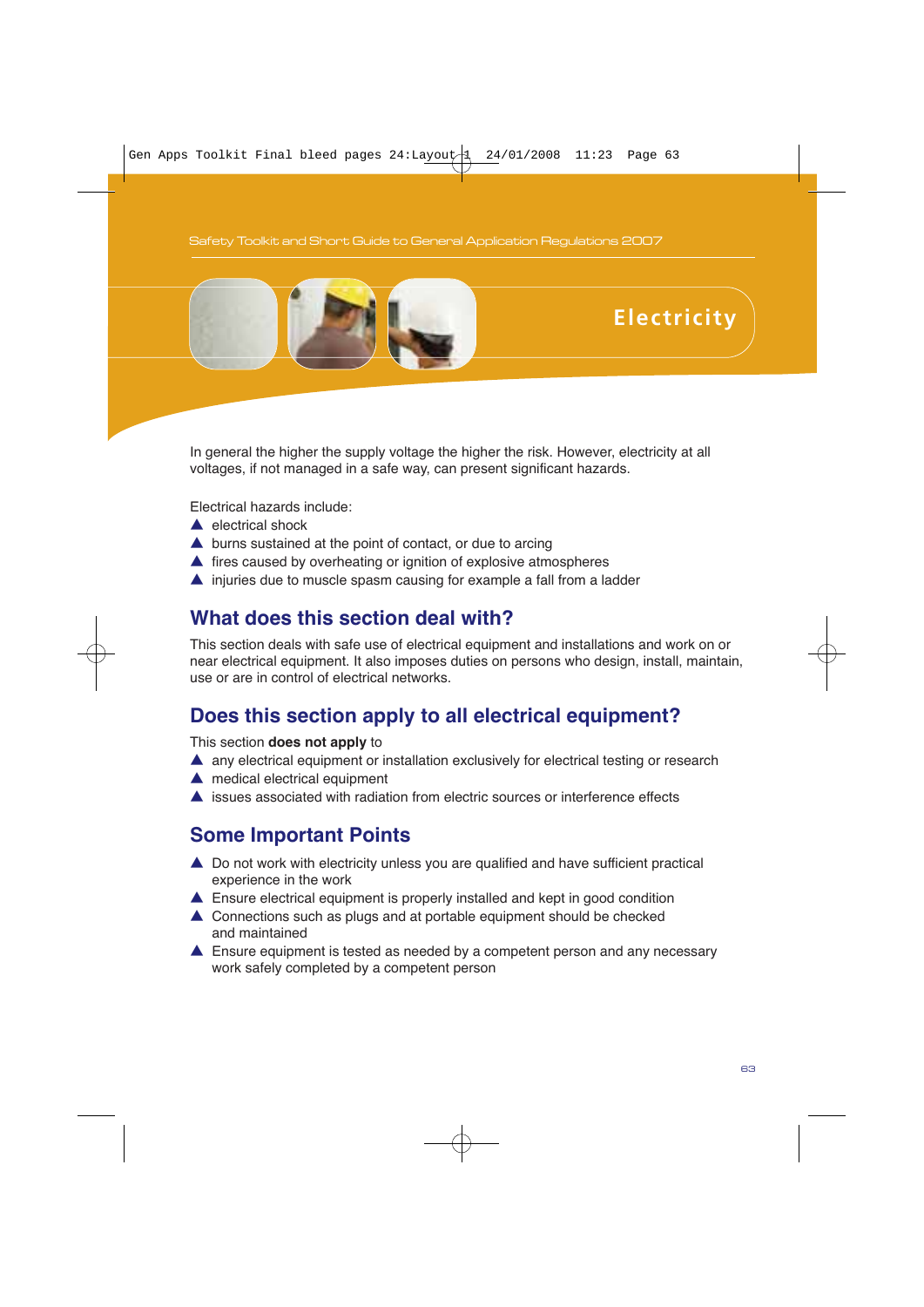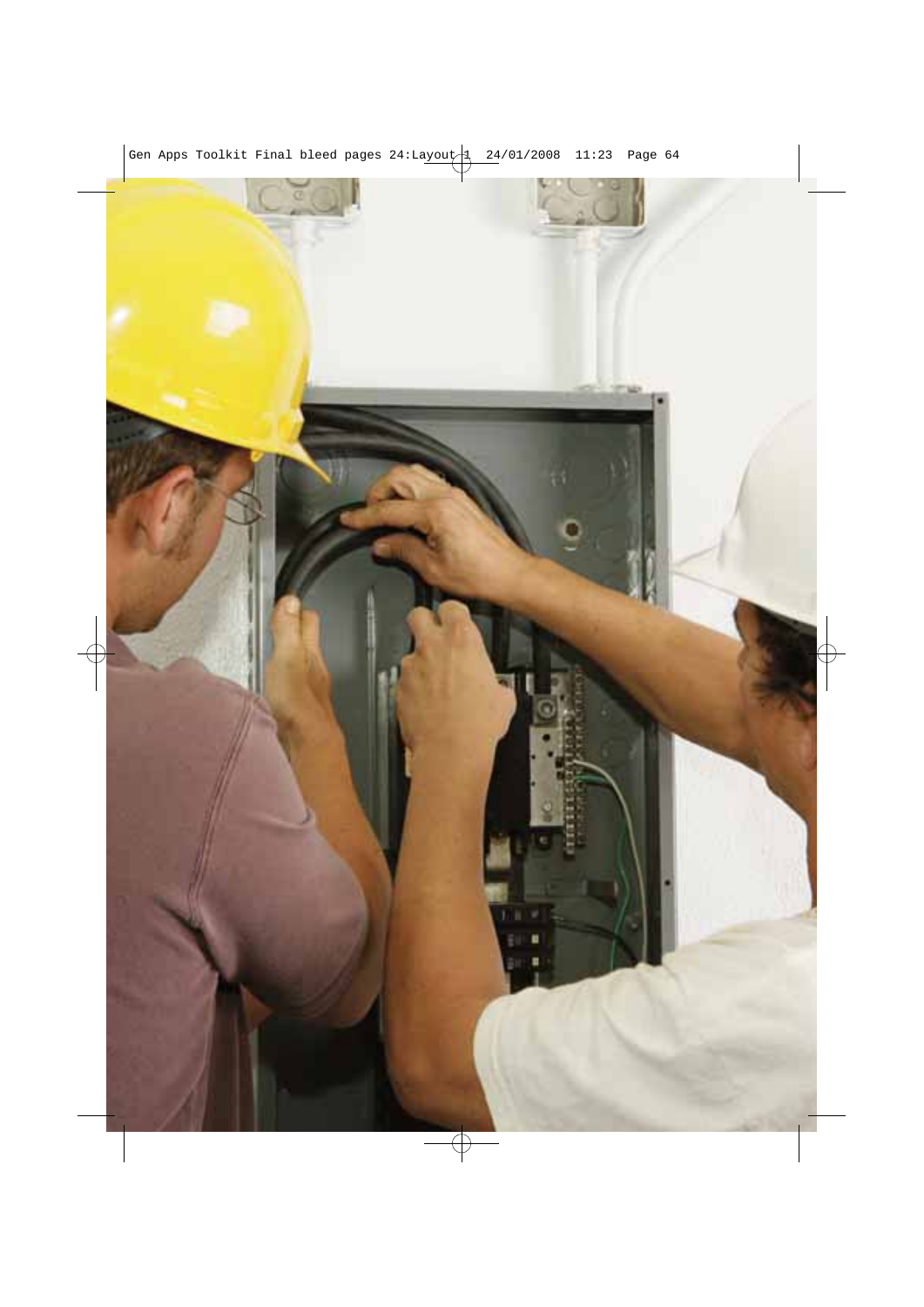# **Electricity Checklist**

| Interpretation                                                                                                                                                                                                                                                                                                                                                                                        | Yes | No | N/A | <b>Action</b><br>Date |
|-------------------------------------------------------------------------------------------------------------------------------------------------------------------------------------------------------------------------------------------------------------------------------------------------------------------------------------------------------------------------------------------------------|-----|----|-----|-----------------------|
| See Regulation 74 for definitions of authorised person,<br>circuit, circuit breaker, conductive part, conductor,<br>danger, earthing, electrical equipment, electrical<br>installation, higher voltage, live, medical electrical<br>equipment, overcurrent, overhead line, portable<br>equipment, residual current device, substation,<br>switch room and underground cable (r74)<br>Is the equipment |     |    |     |                       |
| ▲ electrical equipment or installation exclusively for                                                                                                                                                                                                                                                                                                                                                |     |    |     |                       |
| electrical testing or research (r75) or                                                                                                                                                                                                                                                                                                                                                               |     |    |     |                       |
| medical electrical equipment (r75)                                                                                                                                                                                                                                                                                                                                                                    |     |    |     |                       |
| If YES, do not proceed because this part does not apply.                                                                                                                                                                                                                                                                                                                                              |     |    |     |                       |
| <b>Requirement</b>                                                                                                                                                                                                                                                                                                                                                                                    | Yes | No | N/A | <b>Action</b><br>Date |
|                                                                                                                                                                                                                                                                                                                                                                                                       |     |    |     |                       |
| Are all electrical equipment and electrical installations                                                                                                                                                                                                                                                                                                                                             |     |    |     |                       |
| $\triangle$ designed (r76)                                                                                                                                                                                                                                                                                                                                                                            |     |    |     |                       |
| $\triangle$ constructed (r76)                                                                                                                                                                                                                                                                                                                                                                         |     |    |     |                       |
| $\triangle$ installed (r76)                                                                                                                                                                                                                                                                                                                                                                           |     |    |     |                       |
| $\triangle$ maintained (r76)                                                                                                                                                                                                                                                                                                                                                                          |     |    |     |                       |
| $\triangle$ protected (r76) and                                                                                                                                                                                                                                                                                                                                                                       |     |    |     |                       |
| $\triangle$ used<br>so as to prevent danger (r76)                                                                                                                                                                                                                                                                                                                                                     |     |    |     |                       |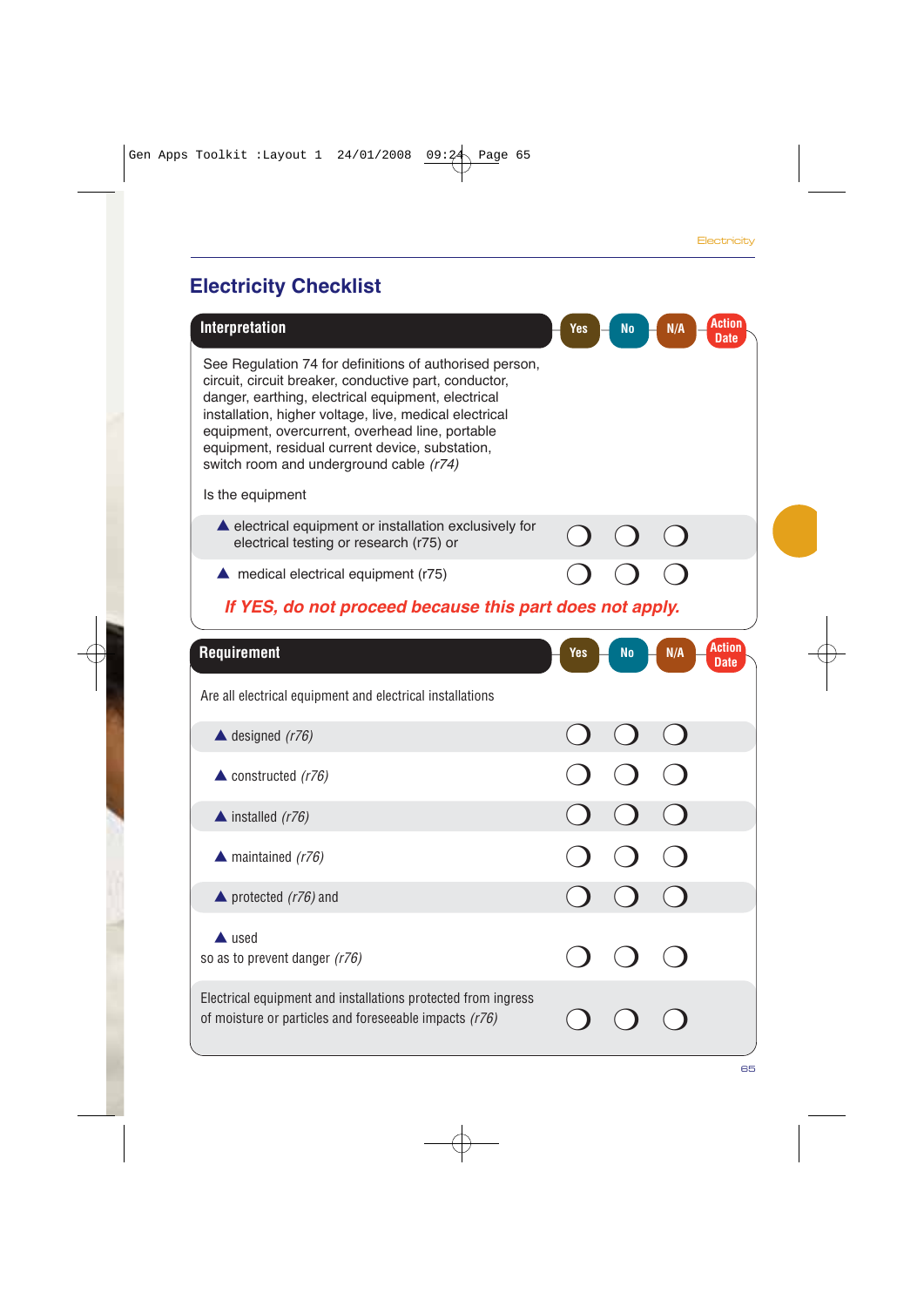| <b>Requirement</b>                                                                                                                                              | Yes | N <sub>0</sub> | N/A | Action<br>Date |
|-----------------------------------------------------------------------------------------------------------------------------------------------------------------|-----|----------------|-----|----------------|
| Electrical equipment is safe in regard to exposure to adverse or<br>hazardous environments, including                                                           |     |                |     |                |
| $\blacktriangle$ mechanical damage (r77)                                                                                                                        |     |                |     |                |
| $\triangle$ weather, natural hazards, temperature or pressure ( $r77$ )                                                                                         |     |                |     |                |
| $\triangle$ wet, dirty, dusty or corrosive conditions (r77) and                                                                                                 |     |                |     |                |
| ▲ flammable or potentially explosive atmosphere                                                                                                                 |     |                |     |                |
| All electrical equipment suitably identified where necessary<br>(r78)                                                                                           |     |                |     |                |
| All electrical equipment, other than cables and overhead lines,<br>display the maker's name with all ratings necessary $(r78)$                                  |     |                |     |                |
| All electrical circuits suitably identified at source to allow<br>circuits to be de-energised and isolated (r78)                                                |     |                |     |                |
| All live parts suitably covered with insulating material or<br>suitably placed for protection (r79)                                                             |     |                |     |                |
| Precautions by earthing and automatic disconnection or other<br>suitable means to prevent danger where exposed conductive<br>part may become live (r80 amended) |     |                |     |                |
| RCD's (residual current devices) fitted on circuits supplying<br>showers or other similar water heating devices (r80)                                           |     |                |     |                |
| Portable equipment maintained fit for safe use (r81)                                                                                                            |     |                |     |                |
| RCD's fitted to circuits supplying portable equipment operating<br>above 125 volts A.C.(r81)                                                                    |     |                |     |                |
| Portable equipment exposed to deterioration and exceeding<br>125 volts alternating current is                                                                   |     |                |     |                |
| $\triangle$ visually checked by the user before use (r81) and                                                                                                   |     |                |     |                |
| ▲ periodically inspected by a competent person,<br>appropriate to the nature, location and use $(r81)$                                                          |     |                |     |                |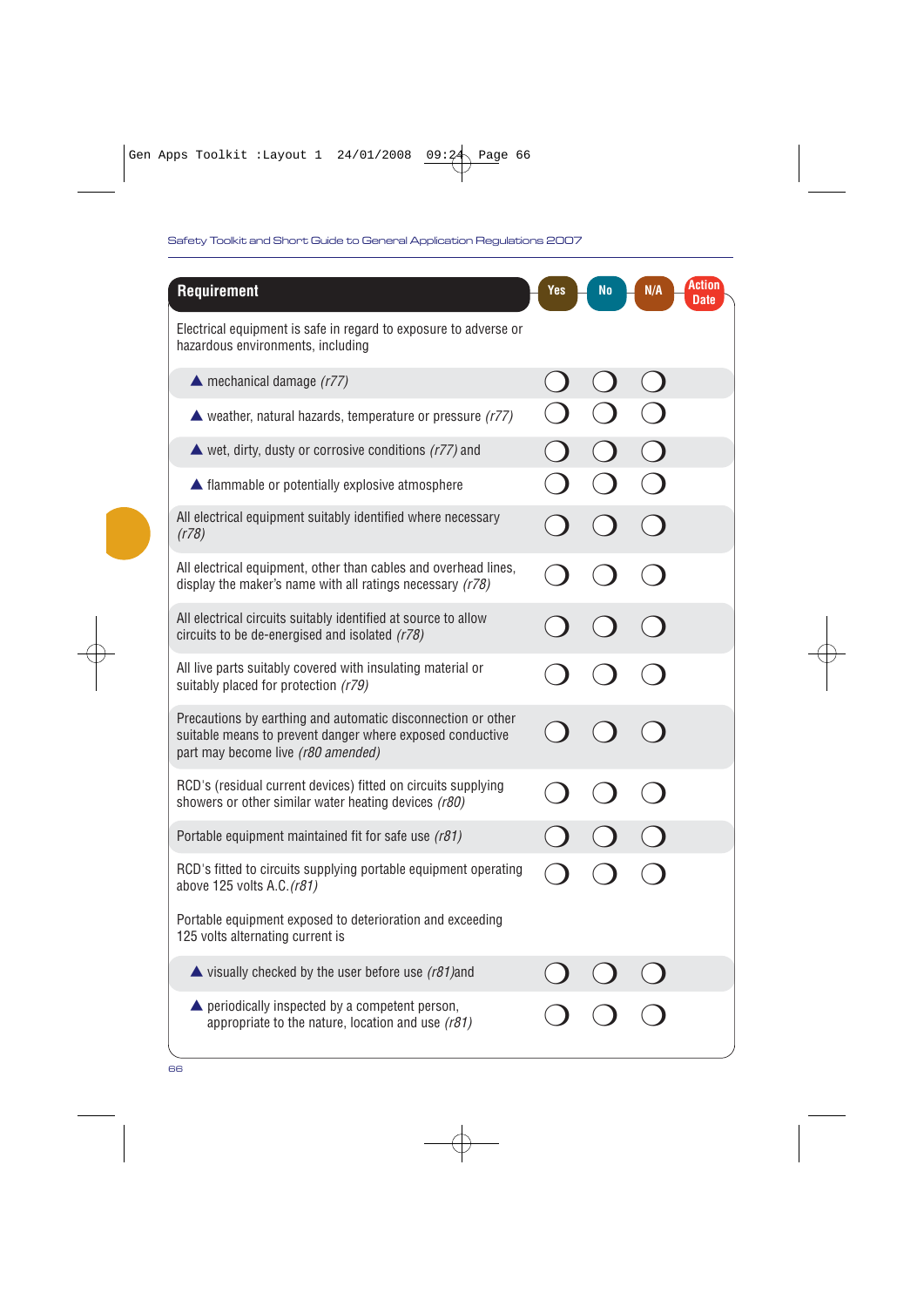| Requirement                                                                                                                                | Yes | No | N/A | <b>Action</b><br>Date |
|--------------------------------------------------------------------------------------------------------------------------------------------|-----|----|-----|-----------------------|
| A competent person tests and certifies portable equipment<br>exposed to deterioration and exceeding 125 volts alternating<br>current (r81) |     |    |     |                       |
| Portable equipment certified as not safe not used (r81)                                                                                    |     |    |     |                       |
| Portable equipment, other than transformers and generators,<br>exceeding 125 volts alternating current not used in                         |     |    |     |                       |
| $\triangle$ construction work (r81)                                                                                                        |     |    |     |                       |
| $\triangle$ external quarrying activities (r81) or                                                                                         |     |    |     |                       |
| ▲ damp or confined locations, unless its rating exceeds 2<br>kilovolt amperes (r81 amended)                                                |     |    |     |                       |
| Electrical joint and connection of adequate construction to<br>prevent danger (r82)                                                        |     |    |     |                       |
| Cable in construction or external quarrying appropriately<br>protected and insulated (r82)                                                 |     |    |     |                       |
| Effective means suitably located to protect from overcurrent<br>(e.g. fuses, circuit breakers) (r83)                                       |     |    |     |                       |
| Appropriate precautions taken with auxiliary batteries or<br>generators, and (r84)                                                         |     |    |     |                       |
| Appropriate precautions taken where risks to persons working<br>on external network supplying an installation (r84)                        |     |    |     |                       |
| Suitable means provided to switch off electricity and isolate<br>equipment (r85)                                                           |     |    |     |                       |
| Every switch, circuit breaker or other control device                                                                                      |     |    |     |                       |
| Let clearly marked "ON" and "OFF" unless self-evident (r85) and                                                                            |     |    |     |                       |
| readily accessible and adequately lit $(185)$                                                                                              |     |    |     |                       |
| Before work is carried out on live electrical equipment, it is<br>made dead (r86)                                                          |     |    |     |                       |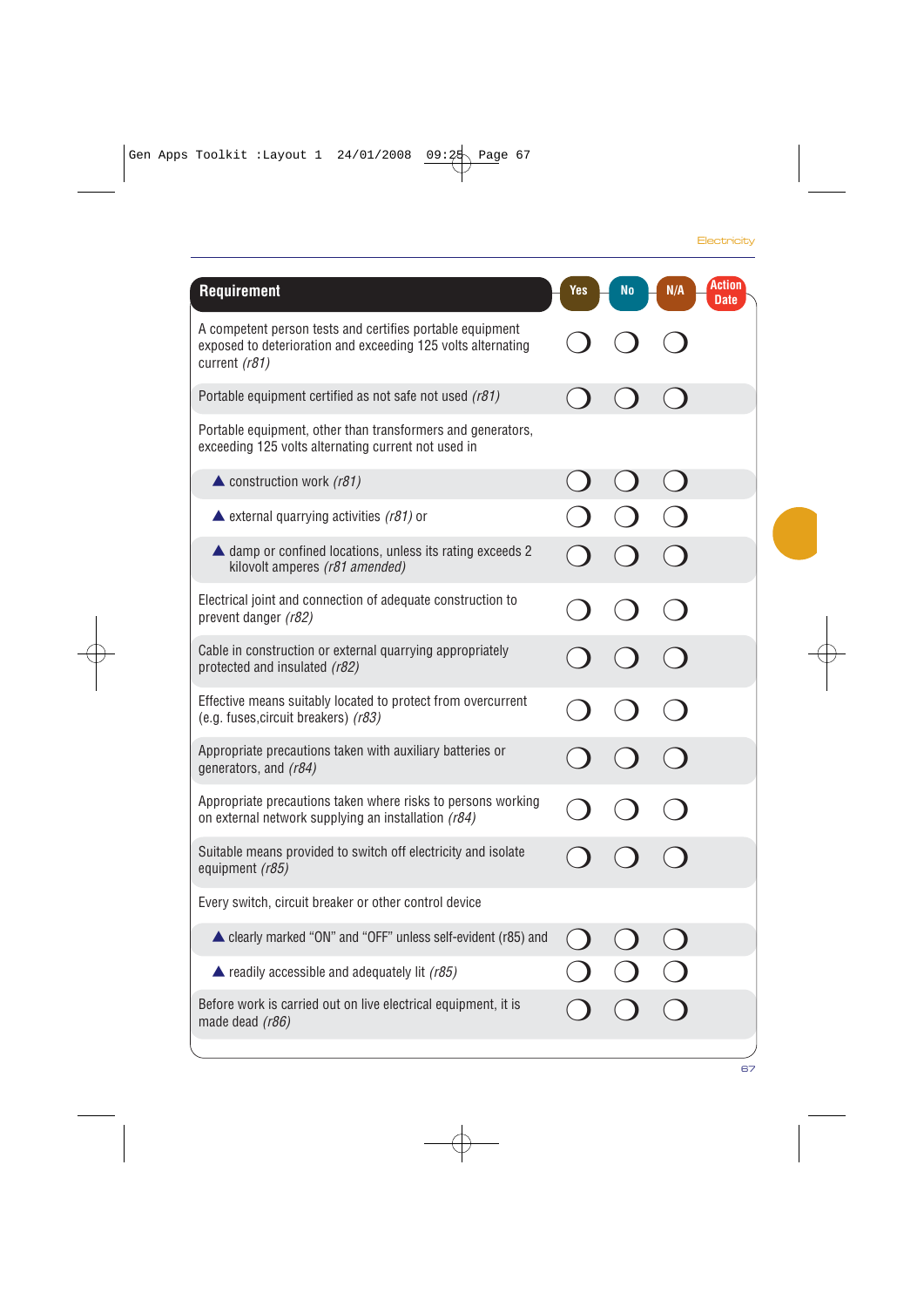| <b>Requirement</b>                                                                                                                                                                             | Yes | <b>No</b> | N/A | <b>Action</b><br>Date |
|------------------------------------------------------------------------------------------------------------------------------------------------------------------------------------------------|-----|-----------|-----|-----------------------|
| Precautions to prevent danger from                                                                                                                                                             |     |           |     |                       |
| ▲ equipment made dead becoming live while work carried<br>out (r86) and                                                                                                                        |     |           |     |                       |
| $\triangle$ any electrical equipment inadvertently becoming live (r86)                                                                                                                         |     |           |     |                       |
| No work on or near live parts, other than one suitably covered,<br>unless                                                                                                                      |     |           |     |                       |
| $\triangle$ unreasonable for it to be dead (r86)                                                                                                                                               |     |           |     |                       |
| live work reasonable in the circumstances $(r86)$ and                                                                                                                                          |     |           |     |                       |
| ▲ precautions taken, including protective equipment (r86)                                                                                                                                      |     |           |     |                       |
| Protective equipment for worker protection near live electrical<br>equipment is suitable, maintained and properly used (r86)                                                                   |     |           |     |                       |
| Adequate working space, access, egress and lighting at all<br>electrical equipment (r87)                                                                                                       |     |           |     |                       |
| Emergency lighting in all switchrooms (r87)                                                                                                                                                    |     |           |     |                       |
| No person in any electrical or related work activity unless<br>competent or under appropriate supervision (r88)                                                                                |     |           |     |                       |
| New installation and major alteration or extension inspected and<br>tested by a competent person and report verifying compliance<br>(r89)                                                      |     |           |     |                       |
| Existing electrical installation tested from time to time having<br>regard to the nature, location and use or if inspector so requires,<br>and a report of the test is completed (r89 amended) |     |           |     |                       |
| Advice of inspector, or competent person, on further testing<br>acted upon (r89)                                                                                                               |     |           |     |                       |
| All defects found during testing and inspection rectified<br>promptly (r89)                                                                                                                    |     |           |     |                       |
| Effective means provided to every higher voltage circuit to<br>prevent danger from leakage currents to earth (r90 amended)                                                                     |     |           |     |                       |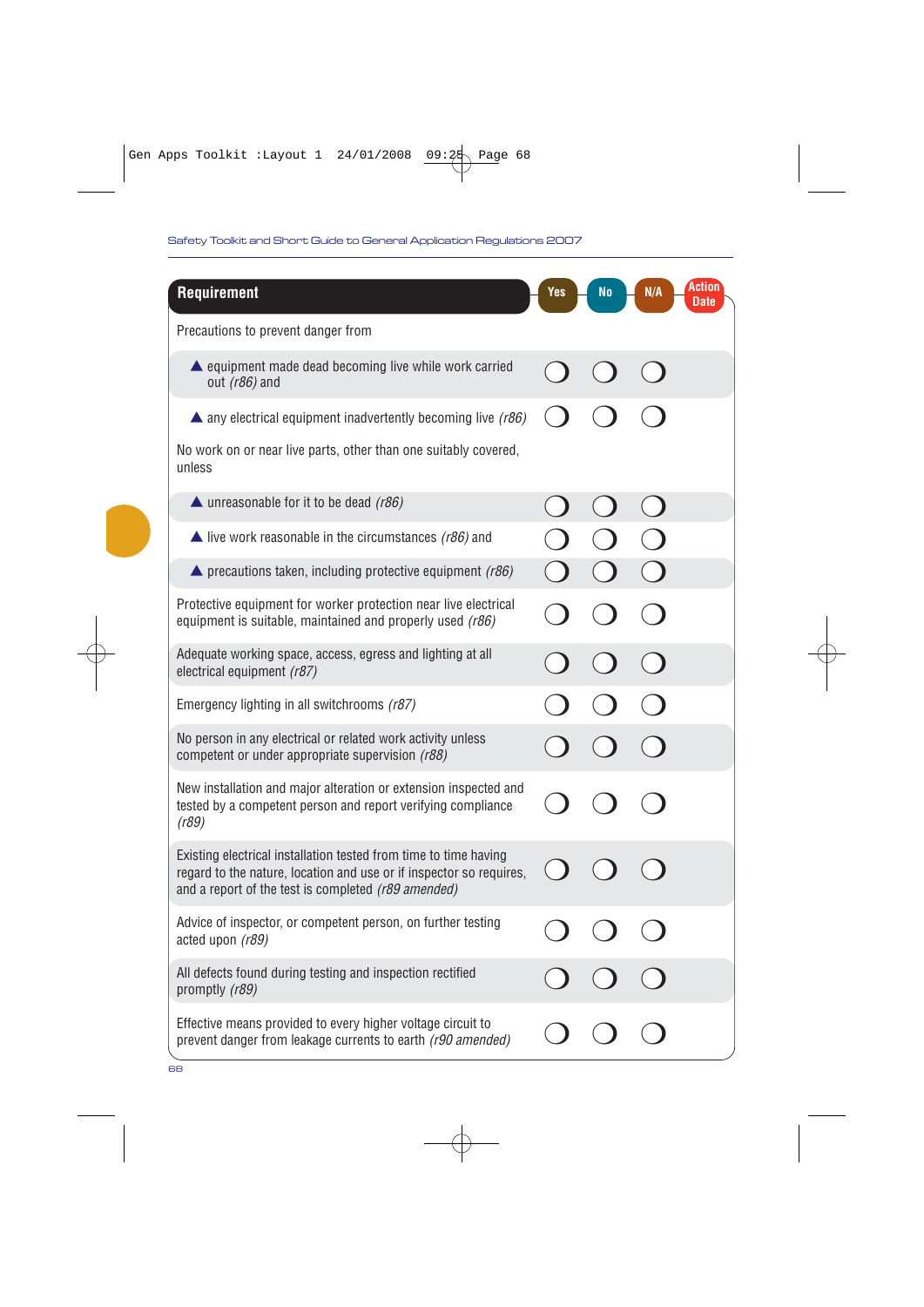| Requirement                                                                                                                      | Yes | No | N/A | Action<br>Date |
|----------------------------------------------------------------------------------------------------------------------------------|-----|----|-----|----------------|
| Substation or a main switch room                                                                                                 |     |    |     |                |
| $\triangle$ suitably constructed (r91)                                                                                           |     |    |     |                |
| $\blacktriangle$ arranged so no access otherwise than intended<br>entrance (r91)                                                 |     |    |     |                |
| ▲ arranged so a person cannot interfere with equipment or<br>conductors from outside (r91)                                       |     |    |     |                |
| ▲ provided with efficient ventilation and kept dry if<br>under cover                                                             |     |    |     |                |
| $\triangle$ under control of authorised person(s) (r91)                                                                          |     |    |     |                |
| Only authorised person or person under supervision, can enter<br>substation or switch room (r91)                                 |     |    |     |                |
| Higher voltage transformer or switchgear not in a building<br>adequately protected by                                            |     |    |     |                |
| $\triangle$ fencing not less than 2.4 m high (r91) or                                                                            |     |    |     |                |
| $\triangle$ other means for preventing unauthorised access to<br>equipment or conductor unless completely enclosed<br>by $(r91)$ |     |    |     |                |
| $\triangle$ a metal casing connected to earth (r91) or                                                                           |     |    |     |                |
| $\triangle$ equally suitable non-metal casing (r92)                                                                              |     |    |     |                |
| Overhead lines, their supporting structures and underground<br>cables suitable for operating conditions (r93)                    |     |    |     |                |
| Underground cables in ducting, other than in concrete ducts<br>or in floor voids or slabs (r93) are                              |     |    |     |                |
| $\triangle$ coloured red (r93)                                                                                                   |     |    |     |                |
| $\triangle$ high resistance to impact (r93) and                                                                                  |     |    |     |                |
| $\triangle$ suitable warning tape embedded in the ground above<br>duct $(193)$                                                   |     |    |     |                |